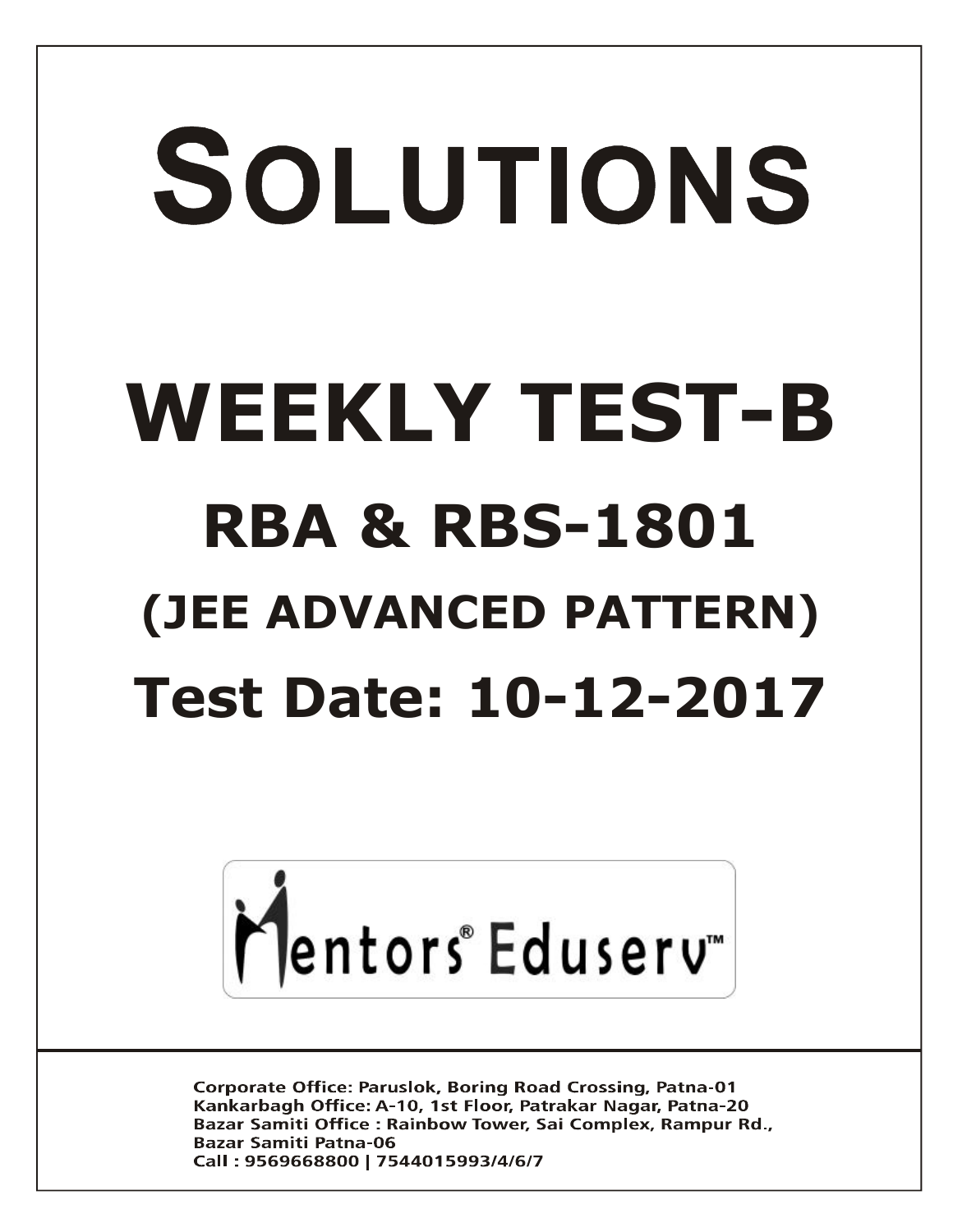

# **PHYSICS**

**1.** The displacement between first stone and aeroplane after *t* second  $(h_1) = \frac{1}{2}(g + f)t^2$  $(h_1) = \frac{1}{6}(g + f)t$ 2  $=\frac{1}{6}(g + f)$ 

After time *t*,

Velocity of aeroplane  $= u + ft$ 

Velocity of first stone  $= u - gt$ 

Where *u* is velocity of aeroplane when first stone is dropped.

The relative speed of second stone with respect to first stone  $= (u + ft) - (u - gt)$ 

$$
= (g + f)t
$$

The relative displacement between first and second stone after time  $\mathsf{t}'(\mathsf{h}_2)$ 

$$
= (g+f)t't'
$$
\n
$$
h_{1} + h_{2} = \frac{1}{2}(g+f)t^{2} + (g+f)t' = \frac{1}{2}(g+f)(t+2t')t
$$
\n∴ **(B)**\n2.  $\frac{1}{2}gt^{2} = H$  ...(i)  
\n
$$
gt = v_{y}
$$
 ...(ii)  
\n
$$
v_{x} = v_{y}
$$
\n
$$
v_{x} = v_{y}
$$
\nRange = u<sub>x</sub>t = v<sub>y</sub>t = gt<sup>2</sup> = 2H\n∴ **(B)**\n3.  $\frac{dx}{dt} = 2t - 2 = 0$  ⇒ t = 1, So, x<sub>t=0</sub> = 1m, x<sub>t=s</sub> = 0, x<sub>t=3</sub> = 4m\nTotal distance = 5m  
\n∴ **(D)**\n4.  $a = v \frac{dv}{dx} = \frac{25}{(x+2)^{3}}$ ,  $\frac{v^{2}}{2} = 25 \times \left[-\frac{1}{2(x+2)^{2}}\right]^{x}$ ,  $v^{2} = 25\left[\frac{1}{4} - \frac{1}{(x+2)^{2}}\right]$ \n
$$
v = \sqrt{25\left[\frac{1}{4} - \frac{1}{(x+2)^{2}}\right]}
$$
,  $v_{max} = \frac{5}{2} = 2.5$  m/s (at x = ∞)\n∴ **(A)**

Mentors<sup>e</sup> Eduserv<sup>-</sup>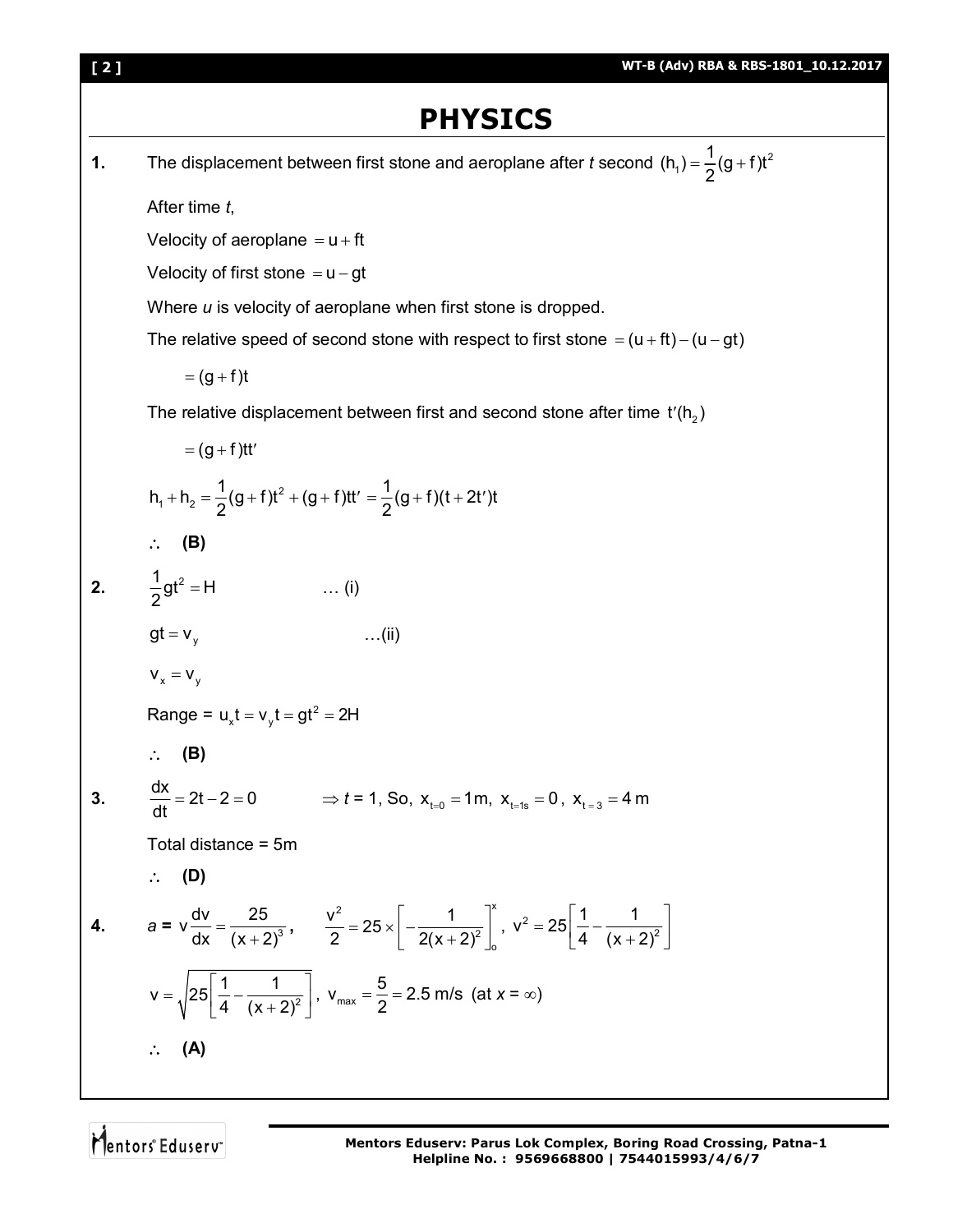

By work energy theorem while returning



 *mg*  $kx \leftarrow$   $\rightarrow$  F

Mentors Eduserv"

**Mentors Eduserv: Parus Lok Complex, Boring Road Crossing, Patna-1 Helpline No. : 9569668800 | 7544015993/4/6/7**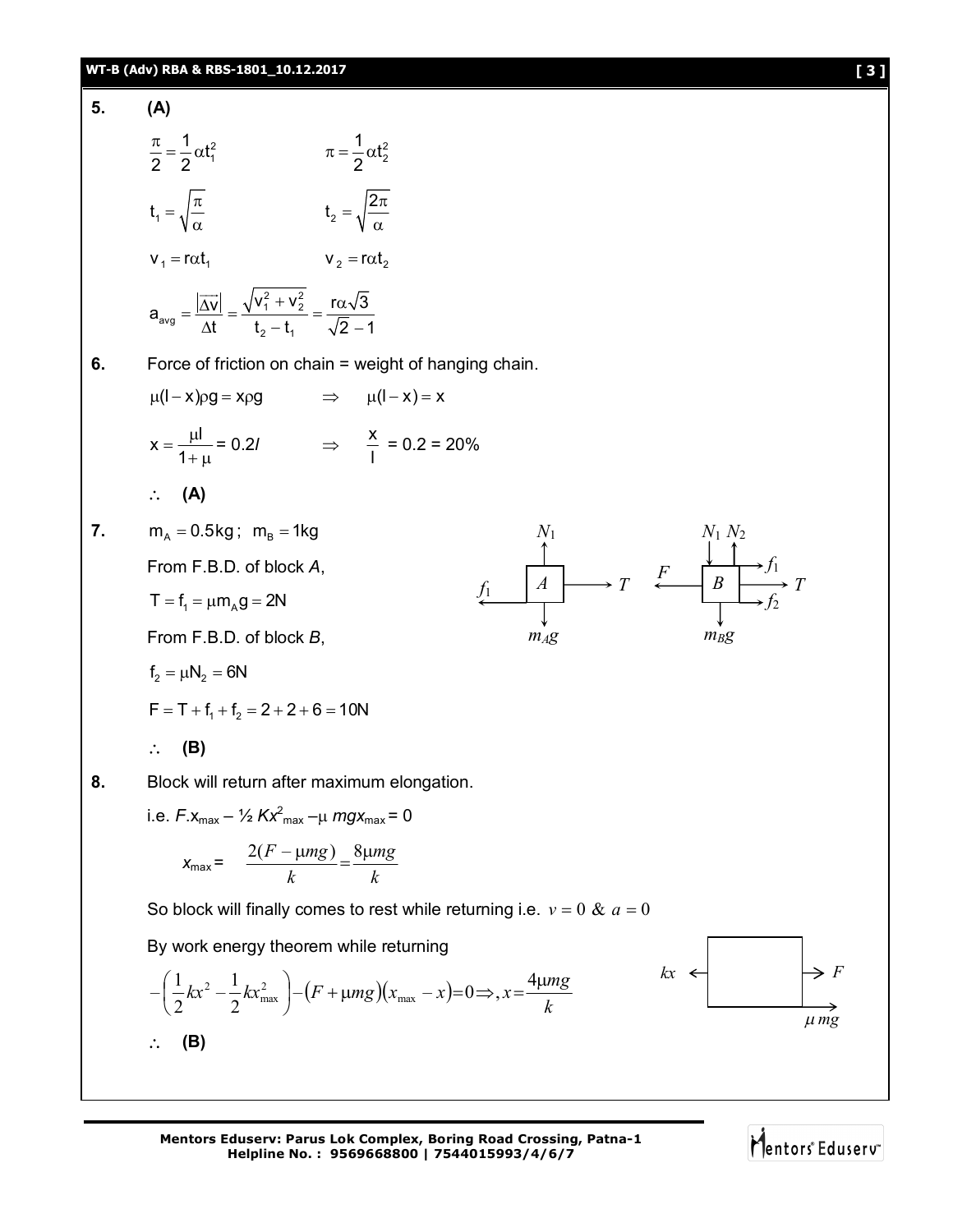## **[ 4 ] WT-B (Adv) RBA & RBS-1801\_10.12.2017**

**9.** Work done by friction -  $\int F \cdot d\vec{s}$  $\vec{r}$   $\vec{r}$ 

$$
-\int_{0}^{x} \mu mg \cos \theta \frac{dx}{\cos \theta} - \mu mgx - 20 \text{ J}
$$
  
:. (C)

**10.** Rearranging the circuit, we observed that  $C_1$  is joined directly to the cell and acquires its full charge when *S* is closed. It plays no part in the charging of *C*<sup>2</sup> through *R*.

So, 
$$
q_2 = Q_0(1 - e^{-t/\tau})
$$

$$
\therefore (B)
$$

11. For 
$$
r < R
$$

From Gauss's law,  $\oint E.dA = -q$  $\boldsymbol{0}$  $d\vec{A} = \frac{1}{\sqrt{2}}$  $\oint E.dA = \frac{1}{\varepsilon}$  $\rightarrow$   $\rightarrow$ 

i.e. 
$$
E4\pi r^2 = \frac{1}{\varepsilon} \int_0^r \rho_0 \left(1 - \frac{r}{R}\right) 4\pi r^2 dr
$$
  
or  $E = \frac{\rho_0}{\varepsilon} \left[ \frac{r}{3} - \frac{r^2}{4R} \right]$ 

$$
\therefore (A)
$$

**12.** For  $r > R$ 

$$
E.4\pi r^2 = \frac{1}{\varepsilon} \int_0^R \rho_0 \left(1 - \frac{r}{R}\right) 4\pi r^2 dr \implies E = \frac{\rho_0 R^3}{12\varepsilon r^2}
$$
  
 
$$
\therefore \quad \textbf{(B)}
$$

**13.** Both the capacitor are in parallel Charge on plate (2) initially

$$
=\frac{2\varepsilon_0 A}{d}V
$$

$$
\therefore \quad (B)
$$





*E*

 $C_1$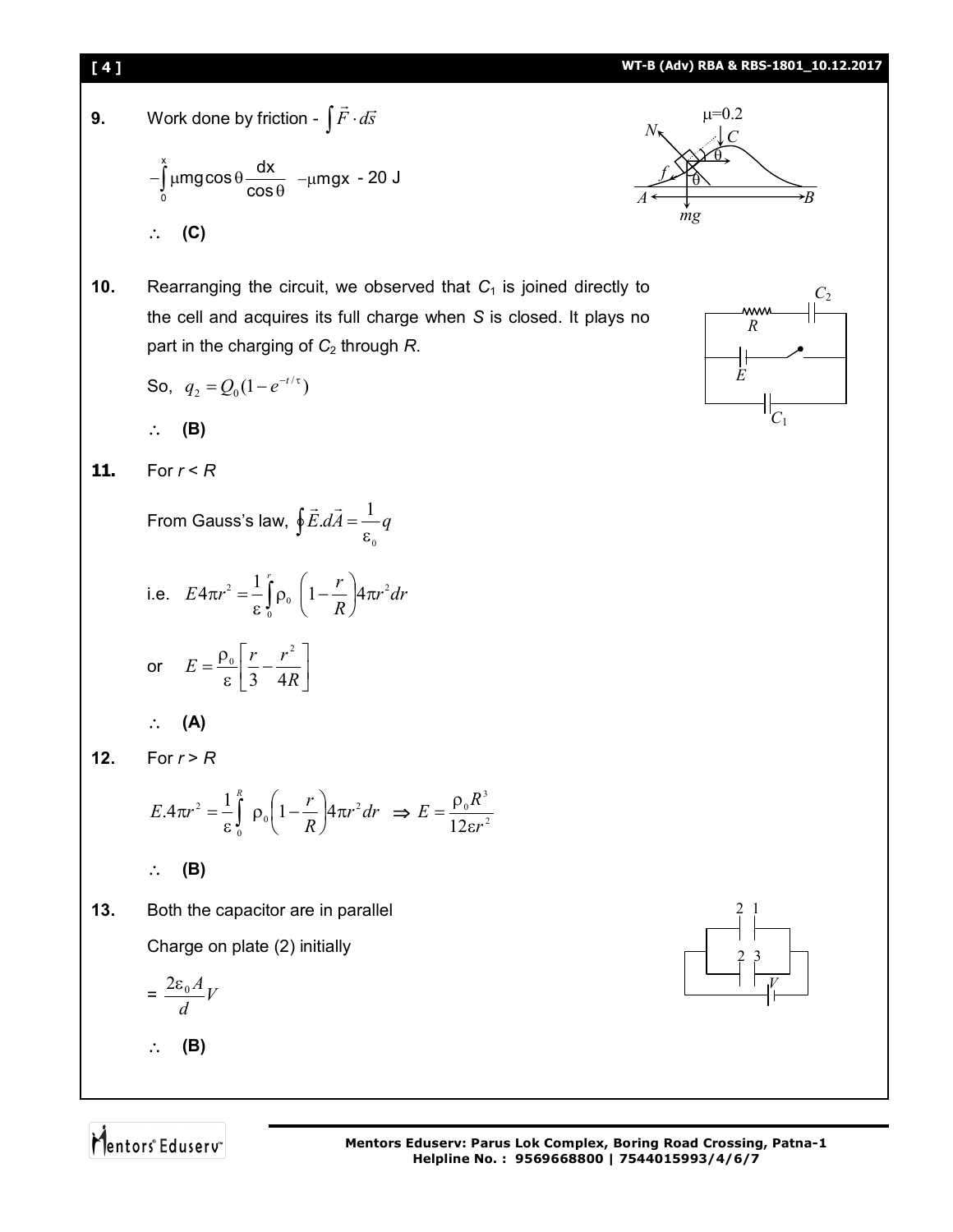## **WT-B (Adv) RBA & RBS-1801\_10.12.2017 [ 5 ]**

14. Charge on plate (2) finally = 
$$
\left(\frac{\varepsilon_0 A}{3d/2} + \frac{\varepsilon_0 A}{d/2}\right)V = \frac{8\varepsilon_0 A}{3d}V
$$
  
\n $\therefore$  (C)  
\n15.  $V_{CM} = \frac{Mv_0 + m(0)}{M+m}$   
\n $\therefore$  (D)  
\n16. (A)  
\n17. (A)  
\nAt A,  $mg\sin\theta + T_A = \frac{mv^2}{r}, T_A = m\left(\frac{v^2}{r} - g\sin\theta\right)$   
\nAt B,  $T_B = \frac{mv_B^2}{r} = \frac{m}{r}\left(v^2 + 2gr\sin\theta\right)$   
\nAt C,  $T_C - mg\sin\theta = \frac{mv_C^2}{r}, T_C = mg\sin\theta + \frac{m}{r}\left(v^2 + 2g, 2r\sin\theta\right)$   
\n $T_C = m\left(\frac{v^2}{r} + 5g\sin\theta\right)$   
\n $\therefore$  I – A, II-B, III-C, IV-D  
\n18. (B)  
\nTo shift block A,  $Kx = \mu m_1g$ ,  $x = \frac{16}{100}m$   
\nApplying work energy theorem on block B  
\n $W_F + W_{\hat{F}} + W_{\hat{w}} = 0, Fx - \frac{1}{2}Kx^2 - \mu m_2gx = 0, F = 40 N$   
\n $W_{\hat{r}}$  on  $B = -\mu m_2gx = -(0.2)$  (16) (10)  $\left(\frac{16}{100}\right) = -5.12$   
\n $W_{\hat{r}} = F_x = (40) \left(\frac{16}{100}\right) = 6.4$ 

**Mentors Eduserv: Parus Lok Complex, Boring Road Crossing, Patna-1 Helpline No. : 9569668800 | 7544015993/4/6/7**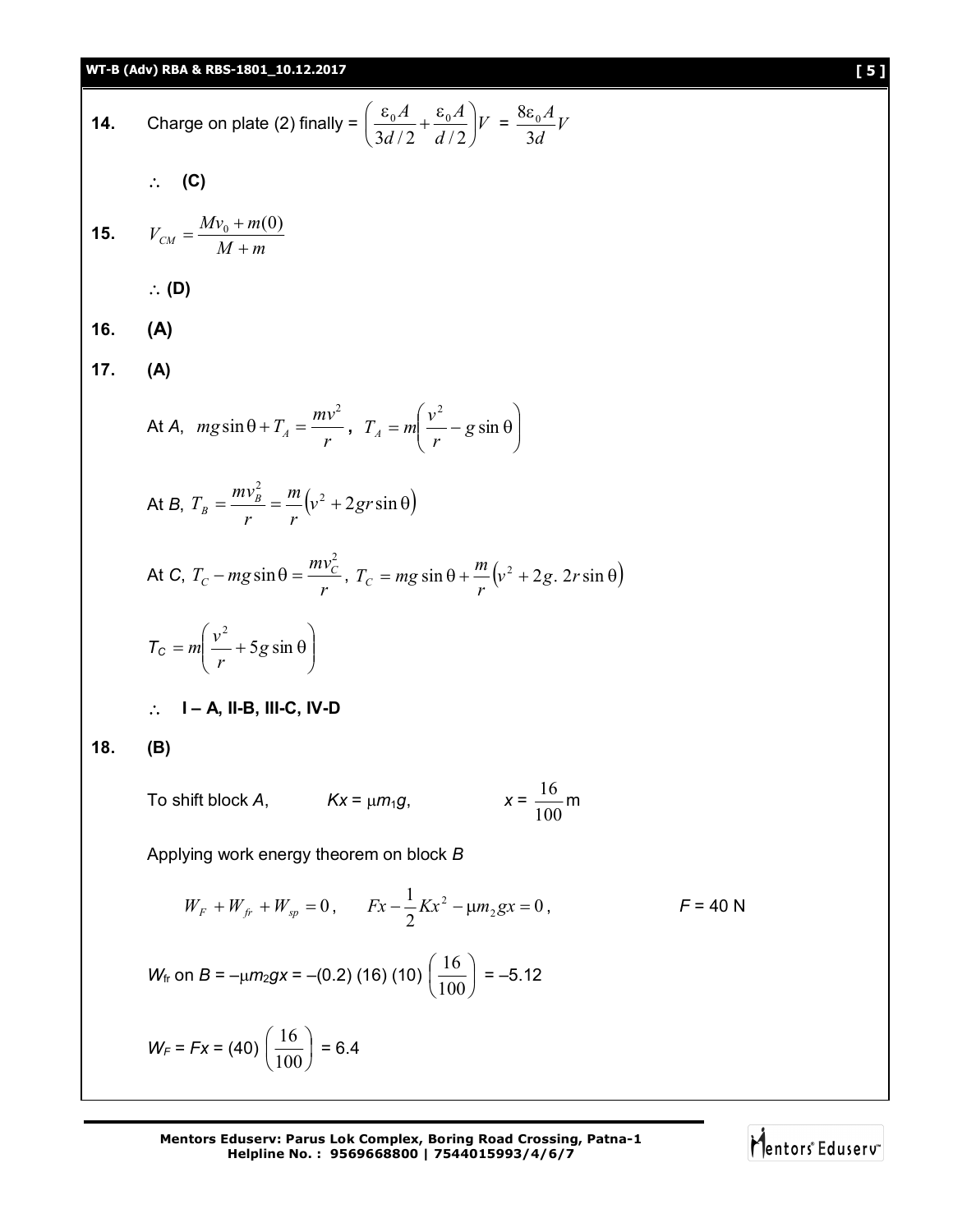Mentors<sup>e</sup> Eduserv<sup>®</sup>

32 *m*

100

To shift block  $B$ ,  $Kx = \mu m_2 g$ ,

Applying work energy theorem on block A,  $W_F + W_{F} + W_{sp} = 0$ 

$$
F = \mu m_1 g + \frac{1}{2} Kx = (0.2)(8)(10) + \frac{1}{2}(100)\left(\frac{32}{100}\right) = 32 \text{ N}
$$

$$
\therefore (A) - 2; (B) - 1; (C) - 5; (D) - 4
$$

**19. (A)**

Charge distribution shown in diagram

$$
7Q \left[\begin{array}{cc} -3Q & -2Q & 0 \\ -3Q & -3Q & 0 \\ 0 & 0 & 0 \end{array}\right] \left[\begin{array}{cc} -2Q & 0 & 0 \\ 0 & 0 & 0 \\ 0 & 0 & 0 \end{array}\right]
$$

$$
\therefore (A) - 2, (B) - 4, (C) -1, (D) -3
$$

## **20. (C)**

Acceleration of 2kg relative to wedge = 2 m/s<sup>2</sup>

Acceleration of 2 kg relative to ground

$$
= \sqrt{2^2 + 2^2 + 2 \times 2 \times \cos 120^{\circ}} = 2 \text{ m/s}^2
$$

 $20\sin 60^\circ + 4\cos 60^\circ - T = 4$ 

$$
T=10\sqrt{3}-2
$$

 $N = 20\cos 60^\circ - 4\sin 60^\circ = 10 - 2\sqrt{3} N$  Net force = 2 × 2 = 4 N

$$
\therefore (A) - 2 , (B) - 1 , (C) - 3 , (D) -4
$$

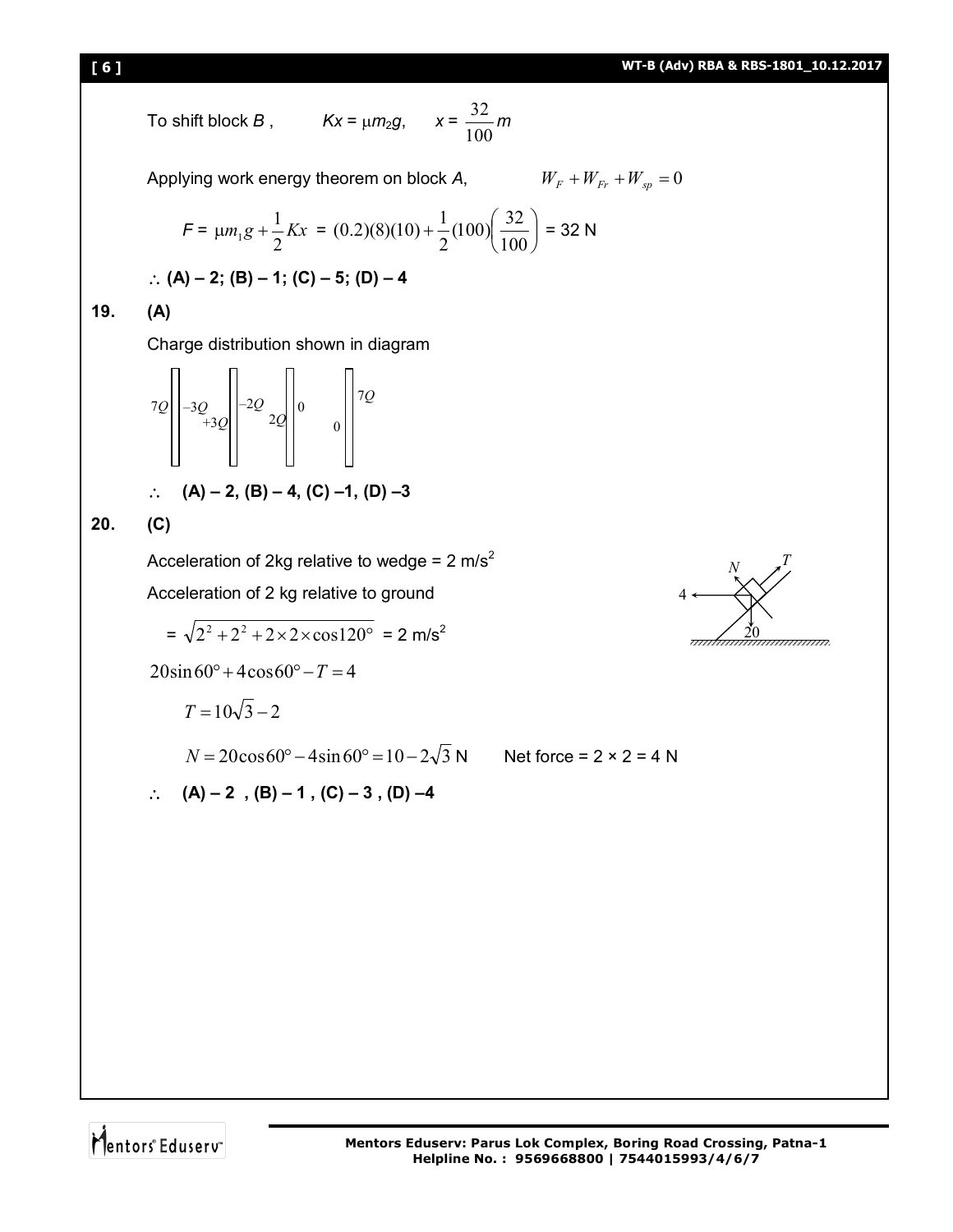#### **WT-B (ADV) RBA & RBS-1801\_10.12.2017** [ **7** ]

## **CHEMISTRY**

**21. (A)** (y-1)  $1 = \begin{array}{c} 1 \ 2 \end{array}$  =  $\mathbf{v}^{(1.4-1)} = \mathbf{v}^{0.4}$ 2 1  $\frac{11}{2}$  =  $\frac{V_{\text{avi}} V_2}{V_2}$  =  $\frac{11}{2}V_1 = V^{1.2}$ 1f  $\mathsf{v}_{\mathsf{avf}} \mathsf{v}_1$   $\mathsf{v}_1$  $\frac{T_1}{T_2} = \left(\frac{V_2}{V_1}\right)^{1/2} = x^{(1.4-1)} = x^0$  $\frac{T_1}{T_2} = \left(\frac{V_2}{V_1}\right)^{V}$  $Z_{1i} = \frac{V_{\text{av}}V_2}{V_1 + V_2} = \sqrt{\frac{T_1}{T_1}}x = x^1$  $Z_{\rm 1f}$  V<sub>avf</sub> V<sub>1</sub>  $\sqrt[3]{T_{\rm 2}}$ **22. (B)**  $pH = 2$ ,  $[HCI] = 10^{-2}$  (M) &  $pOH = 2$ or  $[NaOH] = 10^{-2} (M)$ 4 ml of  $10^{-2}$  (M) HCl=  $4 \times 10^{-5}$  moles HCl. 6 ml of 10<sup>-2</sup> (M) NaOH  $\equiv$  6  $\times$  10<sup>-5</sup> moles NaOH After mixing excess moles of OH<sup>-</sup> = 2 × 10<sup>-5</sup> [OH– ] =  $2 \times 10^{-5}$ 10  $\frac{\times 10^{-5}}{10}$  × 10<sup>3</sup> = 2 × 10<sup>-3</sup> or  $pOH = 3 - log 2 = 3 - 0.3 = 2.7$ or  $pH = 11.3$ **23. (B) 24. (D)**  $\Delta H = \Delta E + \Delta nRT$ or  $-\Delta nRT = \Delta E - \Delta H = 1200$ or  $\Delta n =$ 1200  $2\times 300$ - $\frac{1}{x}$  = -2 p c K  $K_c^{\text{F}}$  = (RT)<sup> $\text{An}$ </sup> = (0.0821 × 300)<sup>-2</sup> = (24.63)<sup>-2</sup> or =  $= 1.648 \times 10^{-3}$ or  $\times$  10<sup>4</sup> = 16.48  $\simeq$  16. **25. (B)**  $CCl<sub>3</sub>-CH=CH<sub>2</sub>$  $OH<sub>2</sub>$  $\overset{\text{Cl}_2}\longrightarrow$  CCl<sub>3</sub>-CH-CH<sub>2</sub>  $Cl^+$ !)<br>=  $CCl<sub>3</sub>-CH–CH<sub>2</sub>$  $\mathrm{H}_{\overline{I}}\mathrm{\dot{Q}}^{+}\mathrm{-H}$ Cl  $\longrightarrow$  CCl<sub>3</sub>-CH-CH<sub>2</sub> OH Cl **26. (D)** Total products are five and fractional distillation are three.

Mentors<sup>®</sup> Eduserv<sup>®</sup>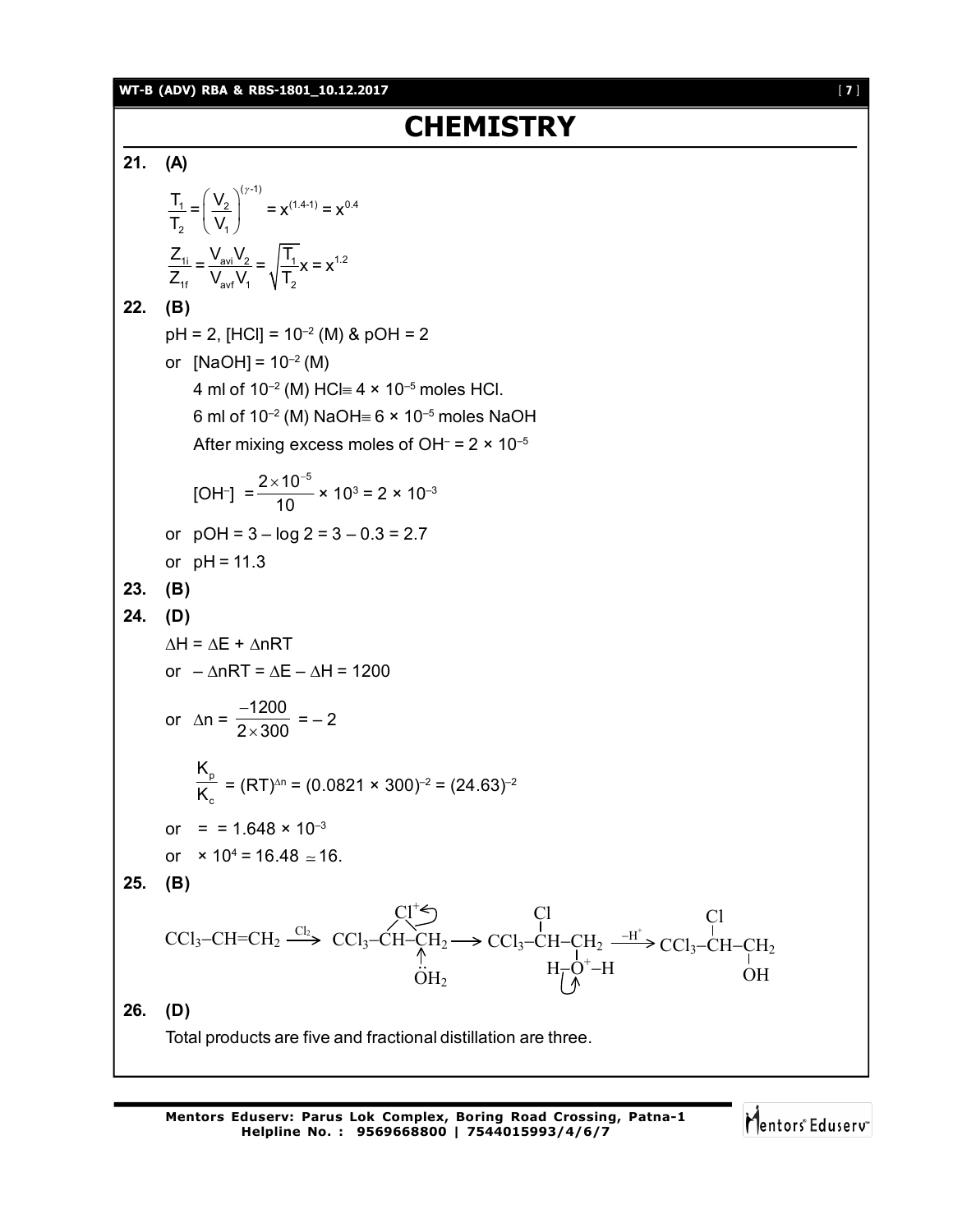| $\begin{bmatrix} 8 \end{bmatrix}$ | WT-B (ADV) RBA & RBS-1801_10.12.2017                                                                                                                  |  |  |
|-----------------------------------|-------------------------------------------------------------------------------------------------------------------------------------------------------|--|--|
| 27.                               | (C)                                                                                                                                                   |  |  |
|                                   | $C_7H_{10}$<br>$DU = 3$                                                                                                                               |  |  |
|                                   |                                                                                                                                                       |  |  |
|                                   | b                                                                                                                                                     |  |  |
|                                   | $H_2/Ni$<br>(Y)<br>(X)                                                                                                                                |  |  |
|                                   | O <sub>3</sub>                                                                                                                                        |  |  |
|                                   | 6- products                                                                                                                                           |  |  |
|                                   | $H$ C-CH <sub>2</sub> -C-CH <sub>2</sub> -CH <sub>2</sub> -CH=O + HCHO<br>O O<br>$\frac{11}{2}$                                                       |  |  |
| 28.                               | (C)                                                                                                                                                   |  |  |
| 29.                               | (A)                                                                                                                                                   |  |  |
| 30.                               | (D)                                                                                                                                                   |  |  |
|                                   | In (A) and (B) use $(z / e)$ concept for isoelectronic specie.                                                                                        |  |  |
|                                   | In (C) size of neutral atom is greater than its cation.                                                                                               |  |  |
|                                   | In (D) Se <sup>2-</sup> and As <sup>3-</sup> related with 4th period, while Ba <sup>2+</sup> and Cs <sup>+</sup> related with 6th period.             |  |  |
|                                   | (These are not isoelectronic species)                                                                                                                 |  |  |
| 31.                               | (A)                                                                                                                                                   |  |  |
|                                   | $\Delta_r$ G <sup>o</sup> = $\Delta_r$ H <sup>o</sup> – T $\Delta_r$ S <sup>o</sup> At T = 0 K, $\Delta_r$ G <sup>o</sup> = $\Delta_r$ H <sup>o</sup> |  |  |
|                                   | $\therefore \Delta_r H^0 = 100$ kJ/mol                                                                                                                |  |  |
| 32.                               | (B)                                                                                                                                                   |  |  |
|                                   | When $\Delta_r G^0 = - RT \ln K_{p=0}^0$                                                                                                              |  |  |
|                                   | or, $K_p^0 = 1$                                                                                                                                       |  |  |
|                                   |                                                                                                                                                       |  |  |
|                                   | ∴ T = $\frac{100}{4 \times 10^{-2}}$ = 2500 K                                                                                                         |  |  |
|                                   |                                                                                                                                                       |  |  |
| 33.                               | (C)                                                                                                                                                   |  |  |
| 34.                               | Two diastereomeric esters and unreacted (+)-2-Butanol are obtained in different fractions.<br>(D)                                                     |  |  |
|                                   | Both the esters have two dissimilar chiral carbons hence both are optically active.                                                                   |  |  |
| 35.                               | (A)                                                                                                                                                   |  |  |
|                                   | O-phen & en are symmetrical bidentate ligands                                                                                                         |  |  |
| 36.                               | (D)                                                                                                                                                   |  |  |
| 37.                               | (B)                                                                                                                                                   |  |  |
|                                   | $(A - S)$ ; $(B - P)$ ; $(C - Q)$ ; $(D - R)$                                                                                                         |  |  |
|                                   | (A) Since Cu(S) is absent in the equilibrium expression, therefore with the addition of Cu(S)                                                         |  |  |
|                                   | the equilibrium with be unaffected. $(A) \rightarrow S$                                                                                               |  |  |
|                                   |                                                                                                                                                       |  |  |

Mentors<sup>®</sup> Eduserv<sup>®</sup>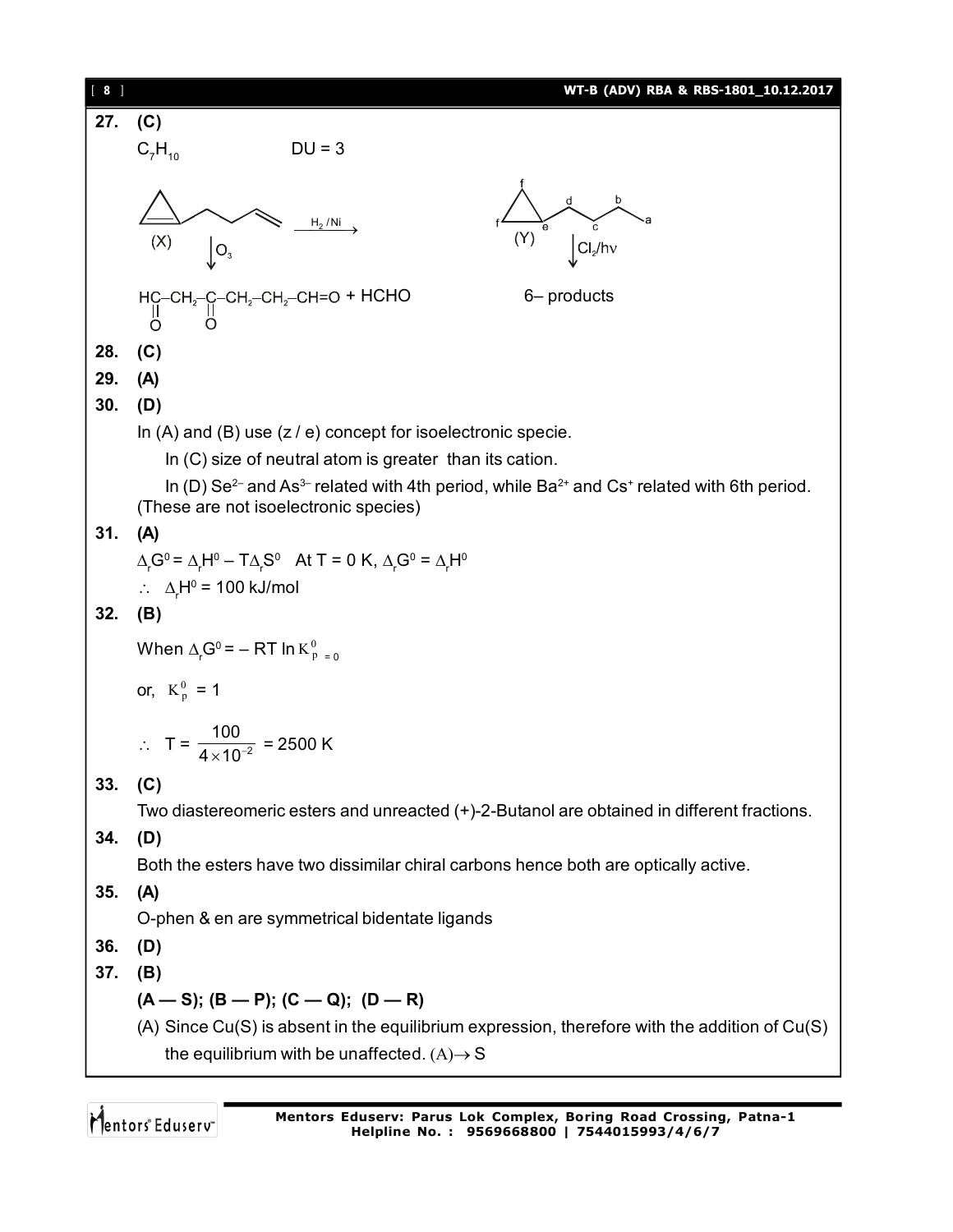## **WT-B (ADV) RBA & RBS-1801\_10.12.2017** [ **9** ] (B) On doubling the volume decreases, therefore reaction move to right.  $(B) \rightarrow P$ (C) A $^{\circ}$  + H<sub>2</sub>O  $\,$  HA + OH $^{\circ}$  in the presence of excess of H $^{\circ}$  the degree of hydrolysis of A $^{\circ}$ will be greater.  $(C) \rightarrow Q$ (D) no of mole in reactant side less (D)  $\rightarrow$ R **38. (A) 39. (C)**  $(A) - (P)$ ;  $(B) - (R)$ ;  $(C) - (S)$ ;  $(D) - (Q)$ **40. (D) MATHEMATICS 41. (D)** OADC is a rhombus 2  $M = \frac{3}{4}z_2$ 4  $\therefore$  M = - $A(z_1)$  $C(z_3)$  $\sqrt{\mathsf{B}(\mathsf{z}_2)}$  $\Omega$ M  $1 + 23 = 72$ D =  $z_1 + z_3 = \frac{3}{2}z$  $OM = \frac{3}{4}$ , MB =  $\frac{1}{4}$ , OA = OB = 1  $4^{7}$  4  $\therefore$  OM =  $\frac{3}{2}$ , MB =  $\frac{1}{2}$ , OA = OB = 2  $AM = \frac{\sqrt{7}}{4}$ 4  $=$ Ar. of  $\triangle OAC = \frac{3\sqrt{7}}{12}$ ∴ Ar. of  $\triangle OAC = \frac{60 \text{ N}}{16}$  sq. units Also, Ar. of  $\triangle ABC = \frac{\sqrt{7}}{40}$  $\triangle ABC = \frac{V}{16}$  sq. units  $\therefore$  Ar. of quadrilateral OABC =  $\frac{\sqrt{7}}{4}$ 4  $=\frac{\sqrt{7}}{4}$  sq. units **42. (B)**  $a_i = 3^r 5^k$  $a_1$  a<sub>2</sub>  $a_n$  (3<sup>0</sup> 3<sup>1</sup>  $|$  5<sup>0</sup> 5<sup>1</sup>  $\left[1 + \frac{1}{2} + \ldots + \frac{1}{2} \right] \left[ \frac{1}{2} + \frac{1}{2} + \ldots \right] \left[ \frac{1}{2} + \frac{1}{2} + \ldots \right] = \frac{15}{2}$  $\therefore \quad \frac{1}{a_1} + \frac{1}{a_2} + \dots + \frac{1}{a_n} < \left(\frac{1}{3^0} + \frac{1}{3^1} + \dots\right) \left(\frac{1}{5^0} + \frac{1}{5^1} + \dots\right) = \frac{15}{8}$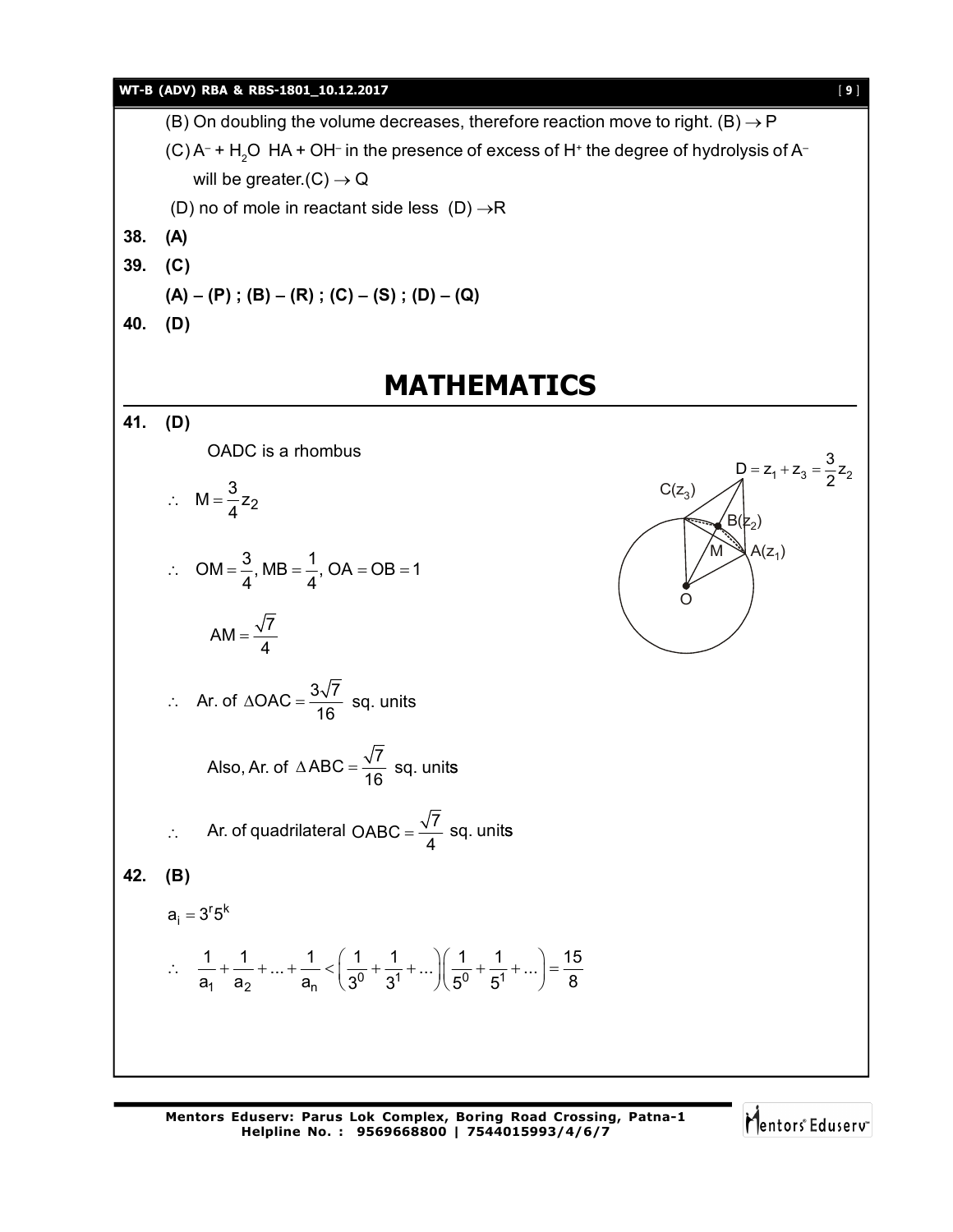| $[ 10 ]$ |                                                                                                       | WT-B (ADV) RBA & RBS-1801_10.12.2017                 |
|----------|-------------------------------------------------------------------------------------------------------|------------------------------------------------------|
| 43.      | (A)                                                                                                   |                                                      |
|          | $I = \int \frac{5x^6 + 12x^5}{(3x^6 + x + 2)^2} dx$                                                   |                                                      |
|          | I = $\int \frac{\frac{5}{x^6} + \frac{12}{x^7}}{\left(3 + \frac{1}{x^5} + \frac{2}{x^6}\right)^2} dx$ |                                                      |
|          | Put $3 + \frac{1}{\sqrt{5}} + \frac{2}{\sqrt{6}} = t$                                                 |                                                      |
|          | $\left(-\frac{5}{x^6}-\frac{12}{x^7}\right)dx = dt$                                                   |                                                      |
|          | $I = \int -\frac{dt}{t^2} = \frac{1}{t} + c$                                                          |                                                      |
|          | $=\frac{1}{3+\frac{1}{\sqrt{5}}+\frac{2}{\sqrt{6}}}+C=\frac{x^6}{3x^6+x+2}$                           |                                                      |
| 44.      | (A)                                                                                                   |                                                      |
|          | $\frac{f(0)+f(2)}{2}=f(c); 0, < c < 2$                                                                |                                                      |
| 45.      | (B)                                                                                                   |                                                      |
|          | $p_1p_2 = \frac{a^2b^2}{a^2 + b^2} = \frac{a^2 \cdot a^2 (e^2 - 1)}{a^2 e^2} = 6$                     | y=(b/a)x<br>$a \sec\theta$ , b tan $\theta$<br>$p_2$ |
|          | $\frac{2a^2}{3} = 6 \implies a^2 = 9 \implies a = 3$                                                  |                                                      |
|          | hence $2a = 6$                                                                                        |                                                      |
| 46.      | (C)                                                                                                   |                                                      |
|          | x + y = 17 ; xy = 60, To find $\sqrt{x^2 + y^2}$                                                      | $\widehat{90}$ °                                     |
|          | now, $x^2 + y^2 = (x + y)^2 - 2xy$<br>$= 289 - 120 = 169$                                             | $\Omega$                                             |
|          | $\sqrt{x^2 + y^2} = 13$                                                                               |                                                      |
| 47.      | (C)                                                                                                   |                                                      |
|          | $sin x cos 2y \le 1$ and $cos x sin 2y \le 1$                                                         |                                                      |

Mentors<sup>®</sup> Eduserv<sup>®</sup>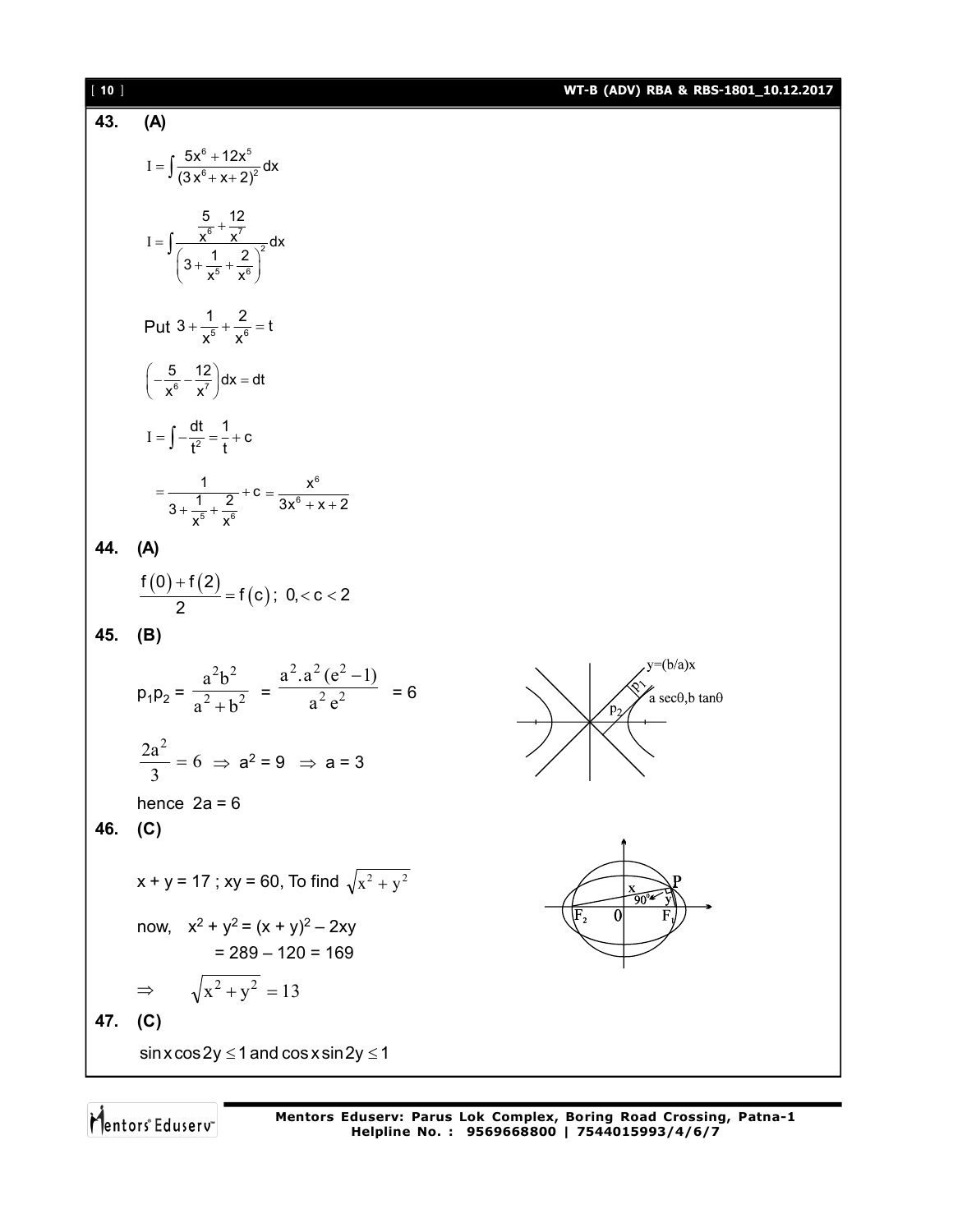## **WT-B (ADV) RBA & RBS-1801\_10.12.2017** [ **11** ]

$$
\Rightarrow (a^2 - 1)^2 + 1 \leq 1 \text{ and } a + 1 \leq 1
$$

 $\Rightarrow$  a =  $\pm$ 1 and a  $\leq$  0

Hence  $a = -1$ 

**48. (D)**

Maximum and minimum possible slopes of PQ is along transverse common tangents of the circles.

 $(3, 3)$  (9, 3)

 $(3)$ 

3 3  $2 \times 2^2$ 

 $x^2 + xy + y^2$ 

 $x - y = \frac{x^3 - y^3}{2}$ 

 $\ddot{\cdot}$ 

 $\therefore x-y = \frac{x^3 - y^3}{2}$  $x^2 + xy + y^2$ 

Points of intersection of transverse common tangents is (9, 3)

Hence equation of PQ is

$$
y - 3 = m (x - 9)
$$

 $\Rightarrow$  mx – y – 9m + 3 = 0

It is tangent to circle  $C_1$ 

Therefore 
$$
\frac{|\text{6m}|}{\sqrt{m^2 + 1}} = 3 \Rightarrow 3m^2 = 1
$$

$$
\Rightarrow m = \pm \frac{1}{\sqrt{3}}
$$
  

$$
m = \begin{bmatrix} -1 & 1 \end{bmatrix}
$$

$$
m \in \left[\frac{-1}{\sqrt{3}}, \frac{1}{\sqrt{3}}\right]
$$

**49. (B)**

$$
\lim_{x \to \infty} \left( \frac{3}{\sqrt{(x+a)(x+b)(x+c)}} - x \right)
$$
\n
$$
= \lim_{x \to \infty} \frac{\left(x^3 + (a+b+c)x^2 + (ab+bc+ca)x + abc\right) - x^3}{\left((x+a)(x+b)(x+c)\right)^{2/3} + x^2 + x\left((x+a)(x+b)(x+c)\right)^{1/3}}
$$

$$
= \lim_{x \to \infty} \frac{(a+b+c)x^2 + (ab+bc+ca)x + abc}{((x+a)(x+b)(x+c))^{2/3} + x^2 + x((x+a)(x+b)(x+c))^{1/3}}
$$

$$
= \frac{a+b+c}{2}
$$
 (Dividing numerator and denominator by x<sup>2</sup>)

$$
=\frac{a+b+c}{3}
$$
 (Dividing numerator and denominator by x<sup>2</sup>)

 $\rightarrow \infty ((x + a)(x + b)(x + c))^{2/3} + x^2 + x((x + a)(x + b)(x + c))$ 

 $(x + a)(x + b)(x + c))^{27.5} + x^2 + x((x + a)(x + b)(x + c))$ 

**50. (C)**

For x = k – 1, 
$$
f(x) = (x - k)^2 \cdot \cos\left(\frac{1}{x - k}\right) - |x - (k - 1)|
$$
  
Since  $|x - (k-1)|$  is not diff. at x = k – 1

- Hence  $f(x)$  is also not diff. at  $x = k 1$
- For  $x = k$ ,  $f'(k + h) = f'(k h) = -1$

**51. (B)**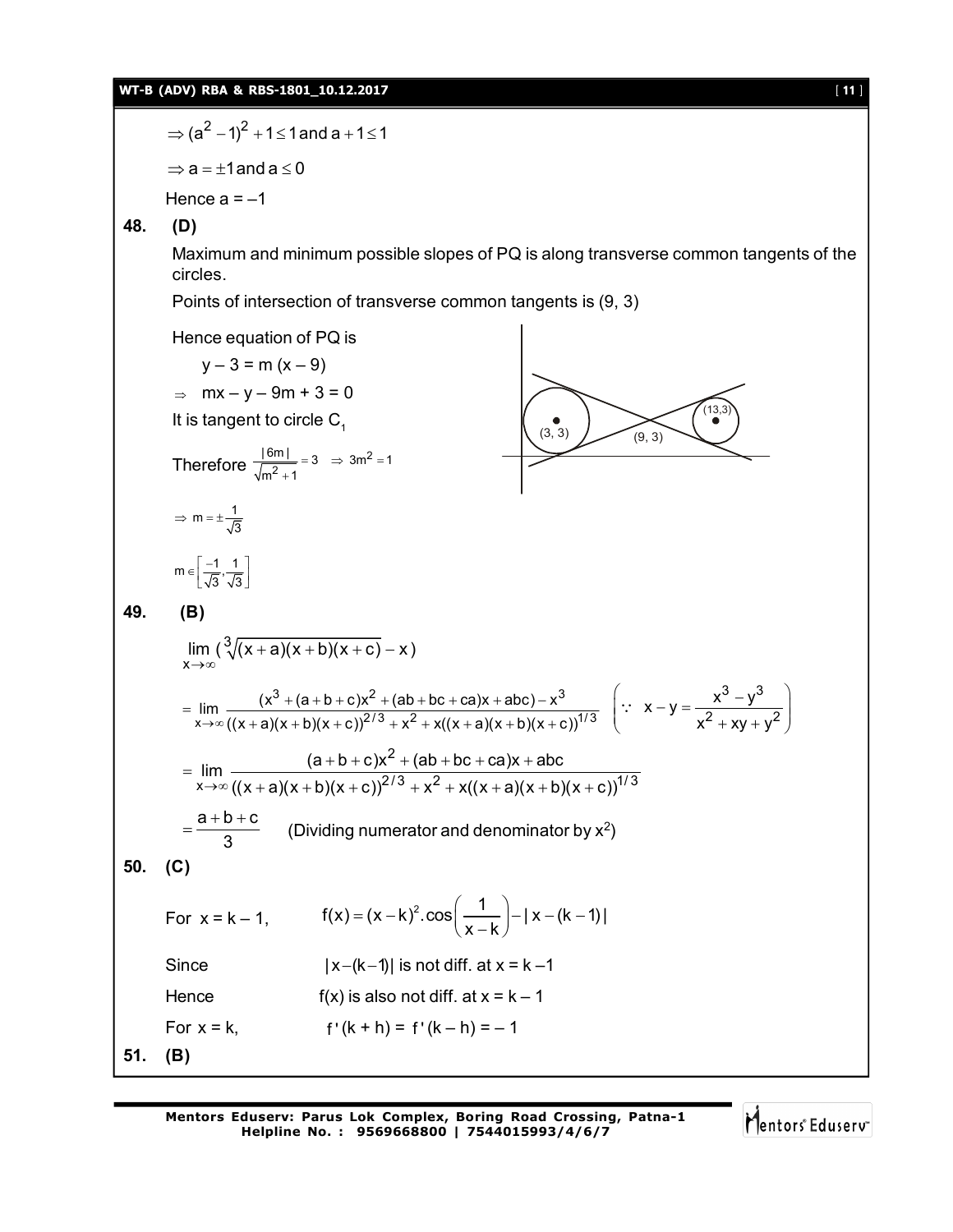[ **12** ] **WT-B (ADV) RBA & RBS-1801\_10.12.2017**

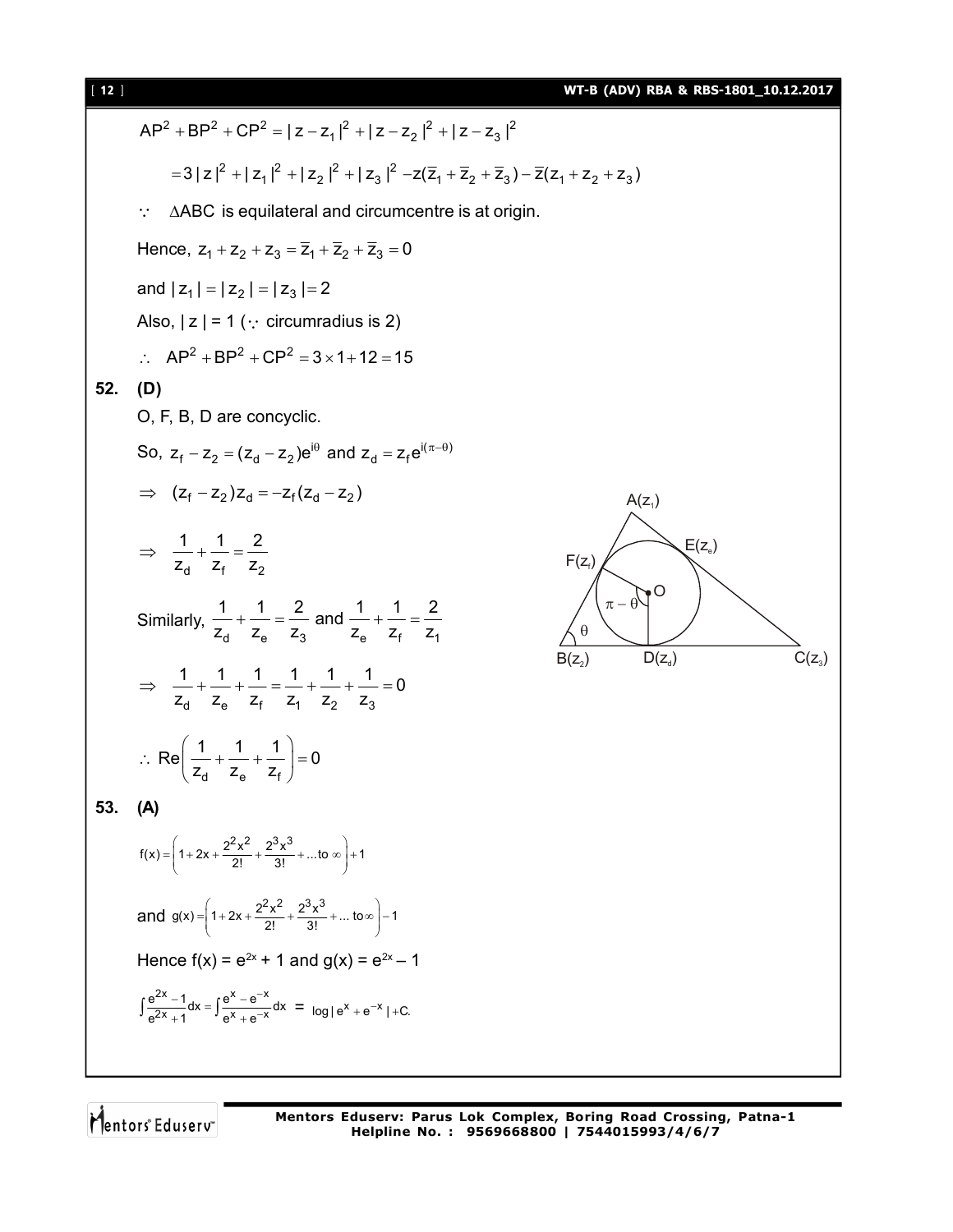#### **WT-B (ADV) RBA & RBS-1801\_10.12.2017** [ **13** ]

**54. (C)**  $2x_{+1}$   $2x_{-2}$  $\int \frac{e^{2x}+1}{\sqrt{e^{2x}-1}} dx = \int \frac{e^{2x}}{\sqrt{e^{2x}-1}} dx + \int \frac{1}{\sqrt{e^{2x}-1}} dx$  $e^{2x}-1$   $\sqrt{e^{2x}-1}$   $\sqrt{e^{2x}-1}$  $\frac{+1}{2}$  dx =  $\int \frac{e^{2x}}{\sqrt{2}} dx +$  $\int \frac{e^{-x}}{\sqrt{e^{2x}-1}} dx = \int \frac{e^{-x}}{\sqrt{e^{2x}-1}} dx + \int \frac{1}{\sqrt{e^{2x}-1}} dx$ 2x  $e^X$  $\int \frac{e^{2x}}{e^{2x}} dx + \int \frac{e^{x}}{e^{x} \sqrt{e^{2x} - 1}} dx$  $e^{2x}-1$  e<sup>x</sup> $\sqrt{e^{2x}-1}$  $= | \frac{c}{\sqrt{2}} dx + |$  $\int \frac{e^{2x}-1}{\sqrt{e^{2x}-1}} dx + \int \frac{e^{2x}-1}{e^{x}\sqrt{e^{2x}-1}}$  $= \sqrt{e^{2x} - 1 + \sec^{-1}(e^{x}) + C}$ **55. (D)** Since  $f(x)$  is symmetric about  $x = 1$  and it is twice differntiable. so  $f'(x)$  must have one root at  $x = 1$ .  $f'(x) = a(x-1)(x-\alpha)(x-\beta) = a(x-1)(x^2 - (\alpha + \beta)x + \alpha\beta)$  $x = \alpha$ x = β x = 1 y O Here  $\frac{x+p}{2} = 1$  $\frac{\alpha+\beta}{2}$  = 1 so  $\alpha+\beta$  = 2  $f'(x) = a(x^3 - 3x^2 + (\alpha \beta + 2)x - \alpha \beta)$  $f''(2) = 0 \Rightarrow \alpha \beta = -2$  $\therefore$  Sum of roots of  $f'(x) = 0$  is  $1 + \alpha + \beta$  i.e., 3. **56. (C)**  $f'(x) = a(x-1)(x^2-2x-2) = a(x-1)((x-1)^2-3)$  $(x) = a \frac{(x-1)^{4}}{4} - \frac{3}{8}(x-1)^{2}$  $f(x) = a \left[ \frac{(x-1)^4}{4} - \frac{3}{2}(x-1)^2 \right] + C$  $= a \left[ \frac{(x-1)^4}{(x-1)^2} - \frac{3}{2}(x-1)^2 \right] + 0$  $($   $($   $)$ : f(1) = 0 so c = 0; f(2) = 1 so a =  $-\frac{4}{5}$  $(x) = -\frac{4}{5} \left[ \frac{(x-1)^{4}}{4} - \frac{3}{2}(x-1)^{2} \right]$  $f(x) = -\frac{4}{5} \left| \frac{(x-1)^4}{4} - \frac{3}{2}(x-1)^2 \right|$  $=-\frac{4}{5}\left[\frac{(x-1)^4}{(x-1)^2}-\frac{3}{2}(x-1)^2\right]$   $f(3) = \frac{8}{5}$ 5  $=$ **57. (D)** (P)  $f(x) = x^{4/3} - 4x^{1/3}$  $f'(x) = \frac{4}{3} \left( \frac{x-1}{x^{2/3}} \right)$  $3(x$  $=\frac{4}{3}\left(\frac{x-1}{x^{2/3}}\right)$ 0 1 – – +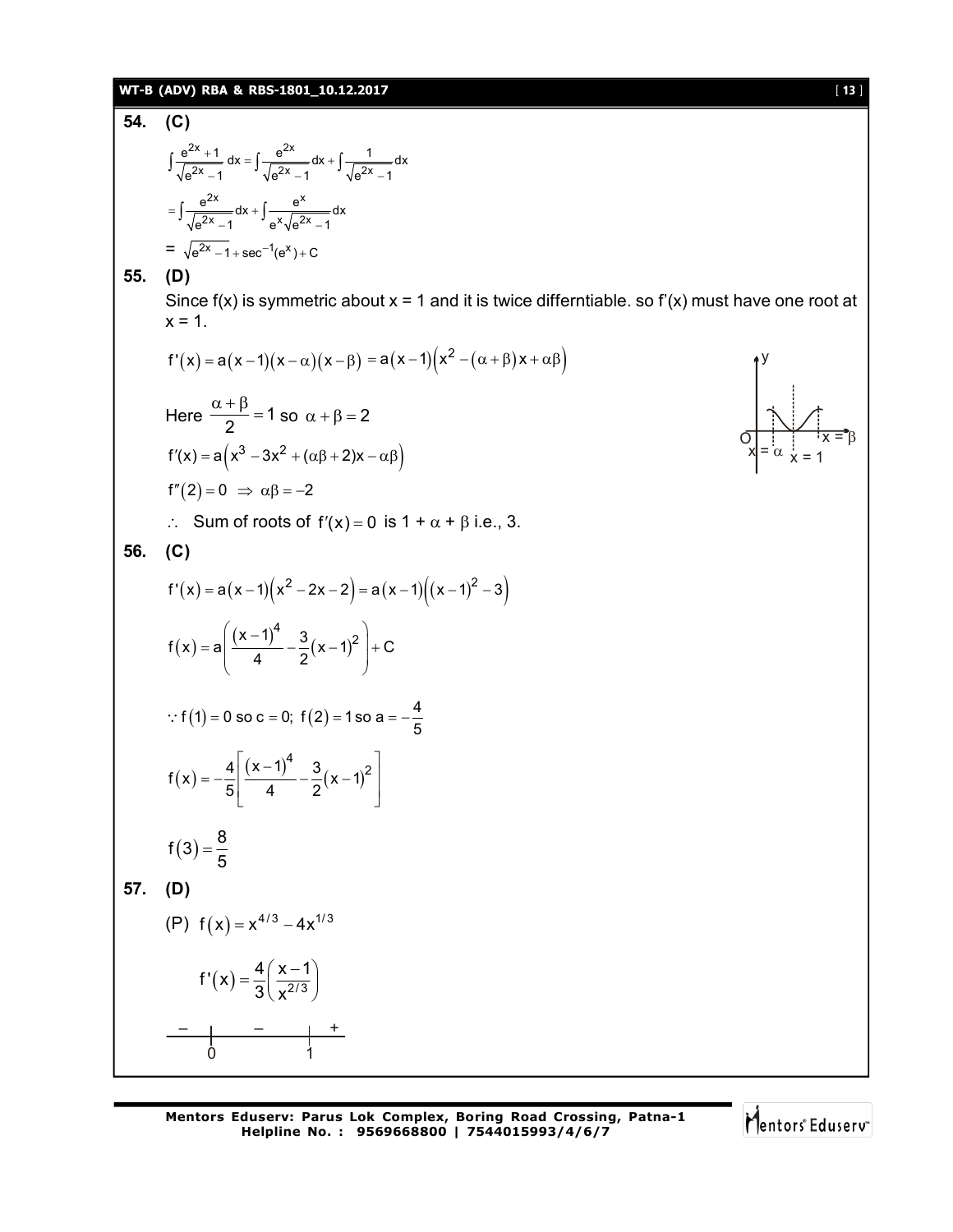[ **14** ] **WT-B (ADV) RBA & RBS-1801\_10.12.2017**

(a) f(x)=5x<sup>2/5</sup>-x<sup>2</sup>  
\nf'(x)=2
$$
\left(\frac{1-x^{8/5}}{x^{3/5}}\right)
$$
 =2 $\left(\frac{(1-x^{1/5})(1+x^{1/5})(1+x^{2/5})(1+x^{4/5})}{x^{3/5}}\right)$   
\n $\frac{1}{-1} = \frac{1}{-1} = \frac{1}{-1} = \frac{1}{-1} = \frac{1}{-1} = \frac{1}{-1} = \frac{1}{-1} = \frac{1}{-1} = \frac{1}{-1} = \frac{1}{-1} = \frac{1}{-1} = \frac{1}{-1} = \frac{1}{-1} = \frac{1}{-1} = \frac{1}{-1} = \frac{1}{-1} = \frac{1}{-1} = \frac{1}{-1} = \frac{1}{-1} = \frac{1}{-1} = \frac{1}{-1} = \frac{1}{-1} = \frac{1}{-1} = \frac{1}{-1} = \frac{1}{-1} = \frac{1}{-1} = \frac{1}{-1} = \frac{1}{-1} = \frac{1}{-1} = \frac{1}{-1} = \frac{1}{-1} = \frac{1}{-1} = \frac{1}{-1} = \frac{1}{-1} = \frac{1}{-1} = \frac{1}{-1} = \frac{1}{-1} = \frac{1}{-1} = \frac{1}{-1} = \frac{1}{-1} = \frac{1}{-1} = \frac{1}{-1} = \frac{1}{-1} = \frac{1}{-1} = \frac{1}{-1} = \frac{1}{-1} = \frac{1}{-1} = \frac{1}{-1} = \frac{1}{-1} = \frac{1}{-1} = \frac{1}{-1} = \frac{1}{-1} = \frac{1}{-1} = \frac{1}{-1} = \frac{1}{-1} = \frac{1}{-1} = \frac{1}{-1} = \frac{1}{-1} = \frac{1}{-1} = \frac{1}{-1} = \frac{1}{-1} = \frac{1}{-1} = \frac{1}{-1} = \frac{1}{-1} = \frac{1}{-1} = \frac{1}{-1} = \frac{1}{-1} = \frac{1}{-1} = \frac{1}{-1} = \frac{1}{-1} = \frac{1}{-1} = \frac{1}{-1} = \frac{1}{$ 

Mentors<sup>e</sup> Eduserv<sup>-</sup>

**Mentors Eduserv: Parus Lok Complex, Boring Road Crossing, Patna-1 Helpline No. : 9569668800 | 7544015993/4/6/7**

$$
[11]
$$